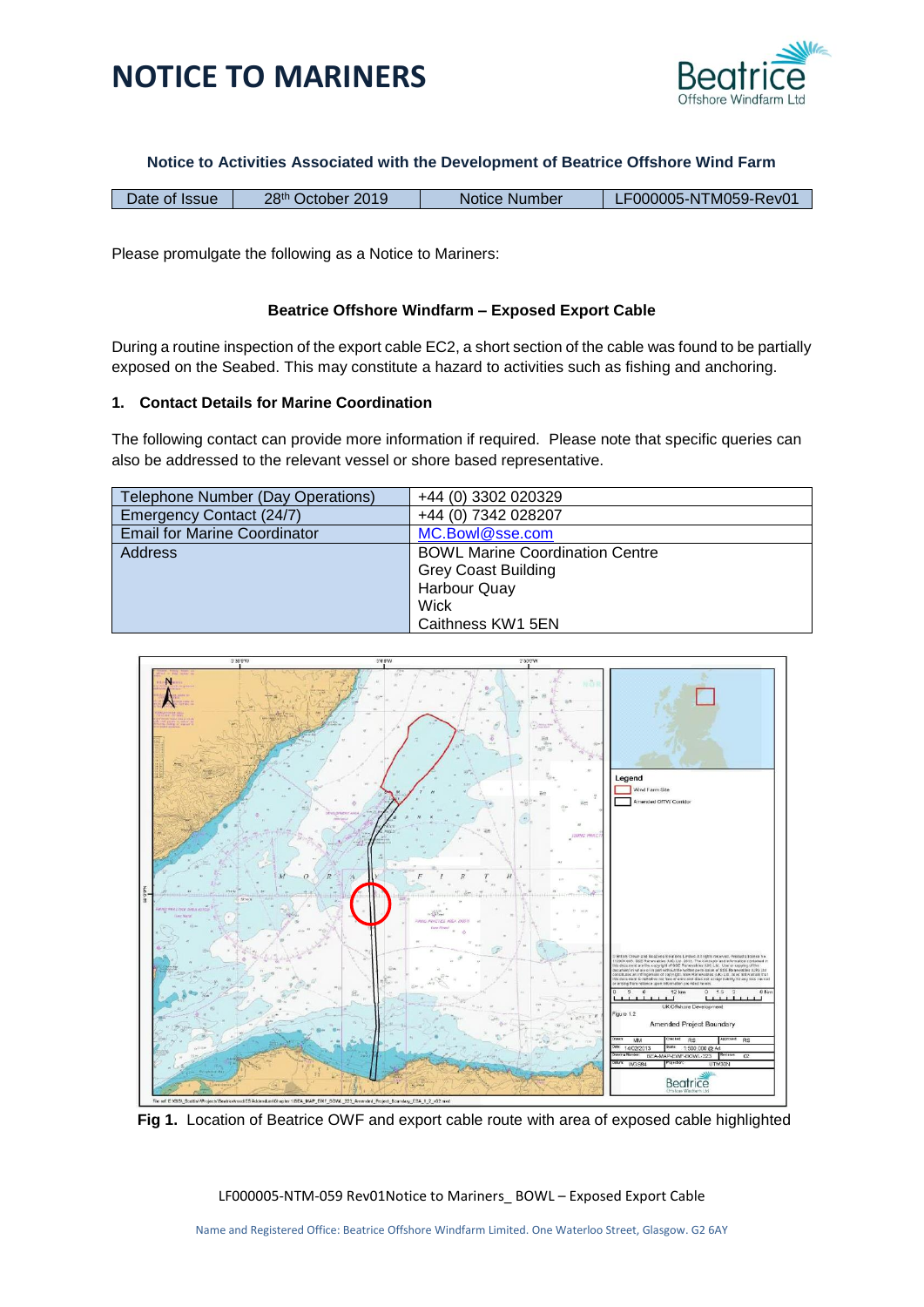# **NOTICE TO MARINERS**



### **2. Exposed Cable**

A short area (4metres) of partial exposure of Export Cable EC2 is in the vicinity of the mid cable joint at the location where the cable changes direction through 180degs (shown in Fig 2).

This position is centred on 57<sup>0</sup> 57.570'N 003<sup>0</sup> 02.409'W (WGS84)

The maximum exposure observed was approx. 50% with no damage or defects observed. The seabed at location was observed to be flat and featureless and mainly consisted of sand and silt.



**Fig 2. Location of exposed Cable on EC2**

#### **3. Avoidance of Area**

It is requested that mariners avoid activities which are likely to disturb the seabed within a 500m Radius of this location until the exposed cable has been re-buried. A further Notice to Mariners will be issued to confirm the re-burial and safe operation in this area.

Please note that the standard safety rules apply when fishing in or near wind farms and associated cables. **All mariners are requested to make themselves aware of their obligations for conducting activities over buried and protected cables under International and UK Cable (Sub-sea) Protection Legislation.**